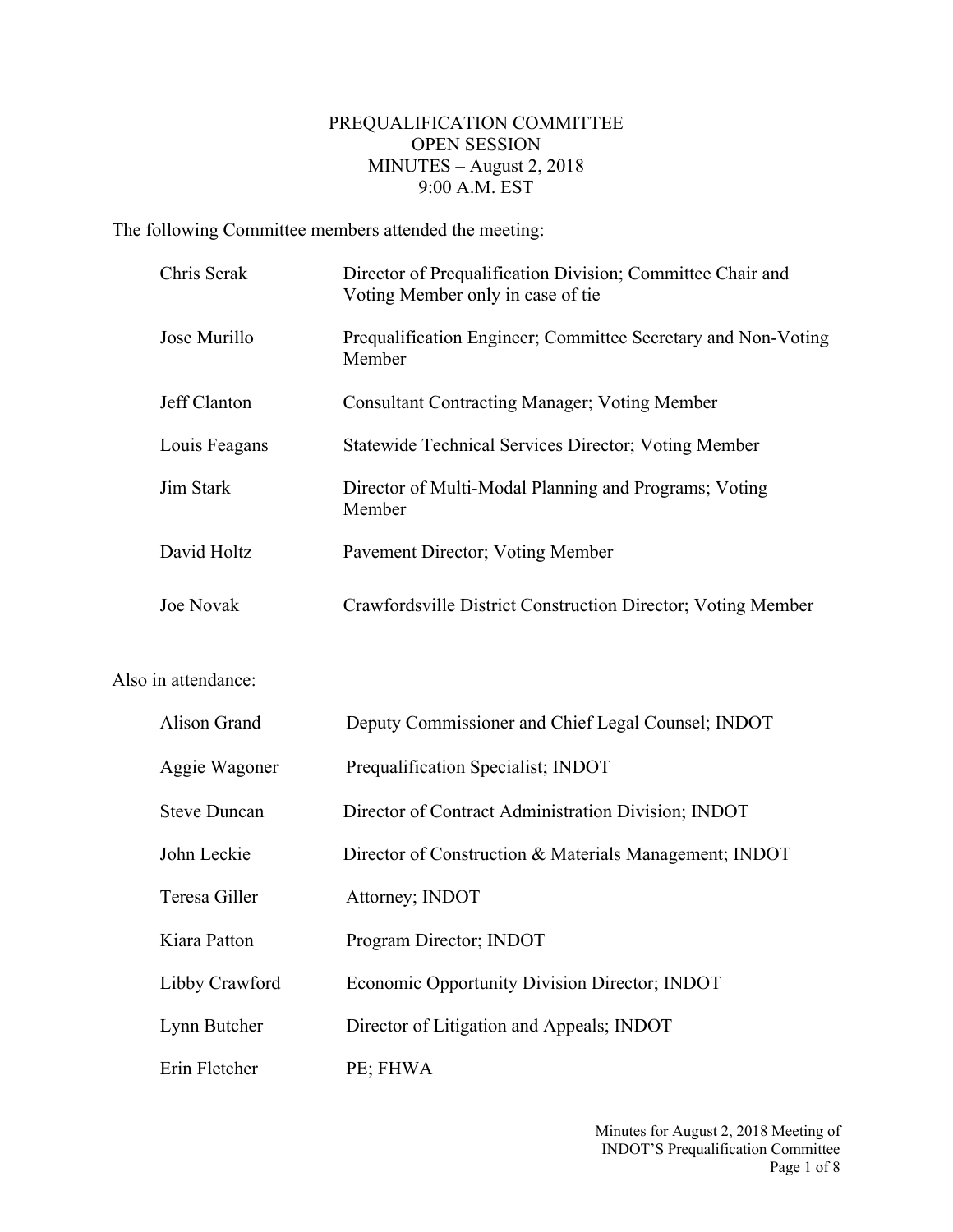| Richard Hedgecock | <b>ICI</b>                                       |
|-------------------|--------------------------------------------------|
| Susan Thompson    | Treasurer; Dyer Construction Co., Inc.           |
| Janet Furman      | President; Dyer Construction Co., Inc.           |
| Greg Furman       | Vice President; Dyer Construction Co., Inc.      |
| Keith Kegebein    | Project Manager; Dyer Construction Co., Inc.     |
| John Vanerva      | Project Manager; Dyer Construction Co., Inc.     |
| Kevin Horn        | Sr. Project Manager; Dyer Construction Co., Inc. |

The Committee reviewed the following agenda items:

- 1. Call to Order and Welcome
- 2. Adoption of May 10, 2018 meeting minutes.
- 3. Dyer Construction Company, Inc.
- 4. Electronic Communication Policy
- 5. Long and Short Term Planning
- 6. New Committee Business

## PREQUALIFICATION COMMITTEE MEETING OPEN SESSION August 2, 2018

Mr. Serak, Committee Chair, called the meeting to order at 9:06 a.m. EST. All Committee members were present, with the exception of Joe Gustin and Heather Kennedy.

1. Call to Order and Welcome

Mr. Serak introduced himself as the new Committee Chair and welcomed everyone.

2. Adoption of May 10, 2018 meeting minutes.

Mr. Serak asked Mr. Murillo to discuss the meeting minutes from the previous meeting.

Mr. Murillo said they sent the minutes out via email for the committee members to review. Mr. Murillo asked if there were any changes or questions. The members did not have any questions.

Mr. Stark moved to adopt the meeting minutes from the May 10, 2018 meeting.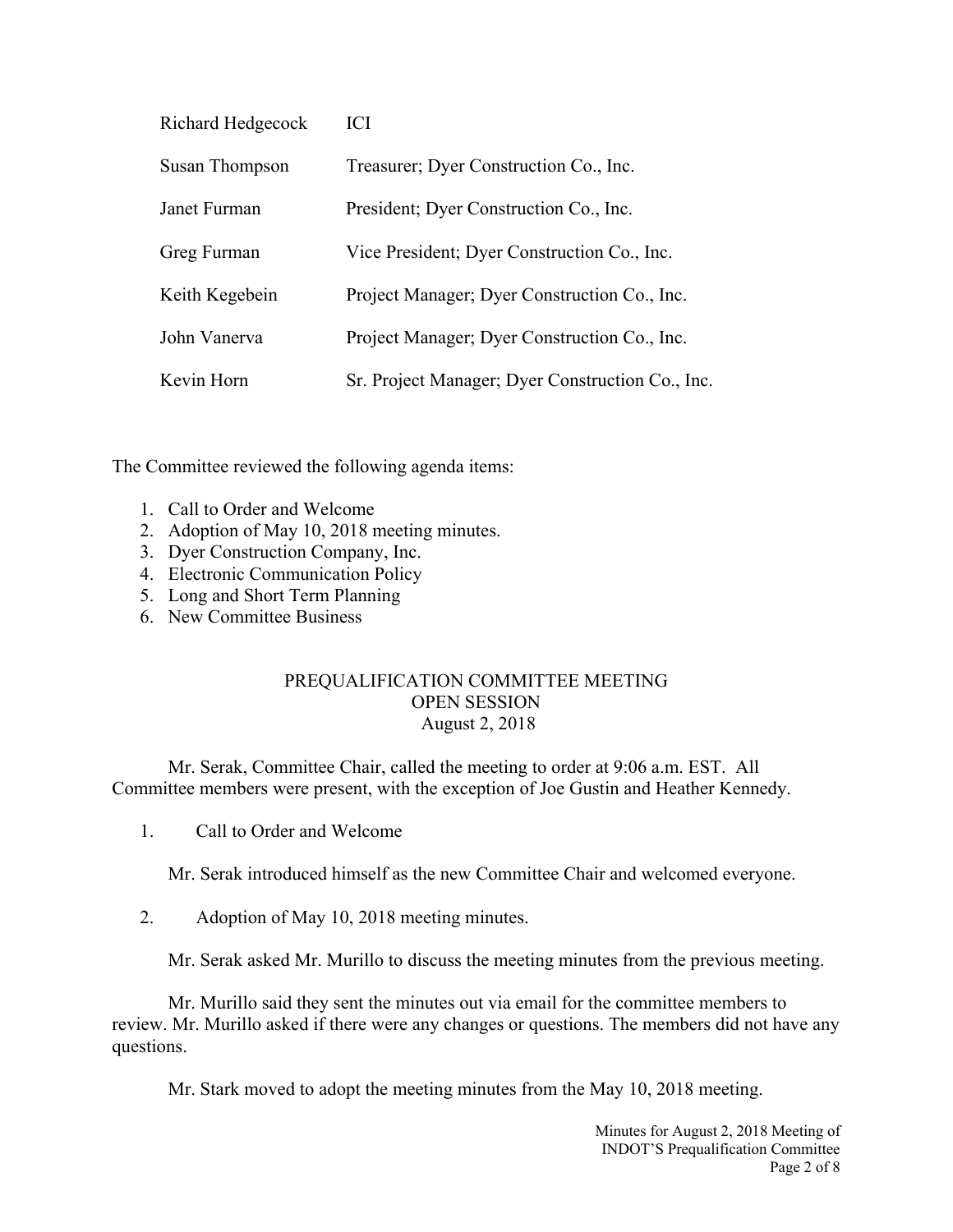Mr. Novak seconded Mr. Stark's motion. All members voted in favor.

3. Dyer Construction Company, Inc.

Mr. Serak said the next item is to discuss the duration of Dyer Construction Company's certificate. Mr. Serak said the meeting is not a hearing and no final determination will be made. Mr. Serak asked for the opinion of the committee member's regarding the certificate. Mr. Serak asked for Mr. Murillo to present the information gathered on Dyer Construction Company.

Mr. Murillo acknowledged that Dyer has good evaluations; however, there were projects and comments concerning to INDOT. Some of the negative comments were about negative attitudes and there were several different evaluators with these comments. There were also comments about a dam being constructed against INDOT's rules and directions. Mr. Murillo asked Dyer to speak about these issues.

Mr. Serak said before Dyer spoke he wanted to mention evaluation 3186, which was published May 17, 2018. This evaluation included a comment from an evaluator stating there was an employee that was very rude and had a bad attitude towards the project engineer and inspection staff throughout the project. The evaluator noted that Dyer's management was notified, but the problem persisted. Mr. Serak said he only wants to hear how Dyer will improve on these issues going forward.

Susan Thompson from Dyer spoke first. Ms. Thompson said they brought a large team of officers, owners and project managers to show how important the relationship with INDOT is to their company. Once Dyer heard about these issues, they contacted the LaPorte District to find out how they can improve.

Janet Furman, President of Dyer, spoke about the relationship with INDOT and said they have been working with INDOT since the 1960's and have never had this problem before. Ms. Furman said on behalf of Dyer, they apologize and said their goal is to do a better job for INDOT. Ms. Furman said Greg Furman, the Vice President, will have to speak specifically about the dam issue since she is not in the field.

Mr. Serak asked what steps Dyer is taking internally from an operational perspective to rectify their communication issues especially with the supervisors in the field.

Ms. Furman said they sent an additional person besides the superintendent to that job.

Mr. Furman said in addition they added an assistant superintendent to the project and things improved after that change was made. Mr. Furman said he does not want to make excuses, but their supervisor at that time was having family issues, and had a rough season overall.

Mr. Serak asked what Dyer plans to do to work with their supervisory staff in an effort to improve on these issues.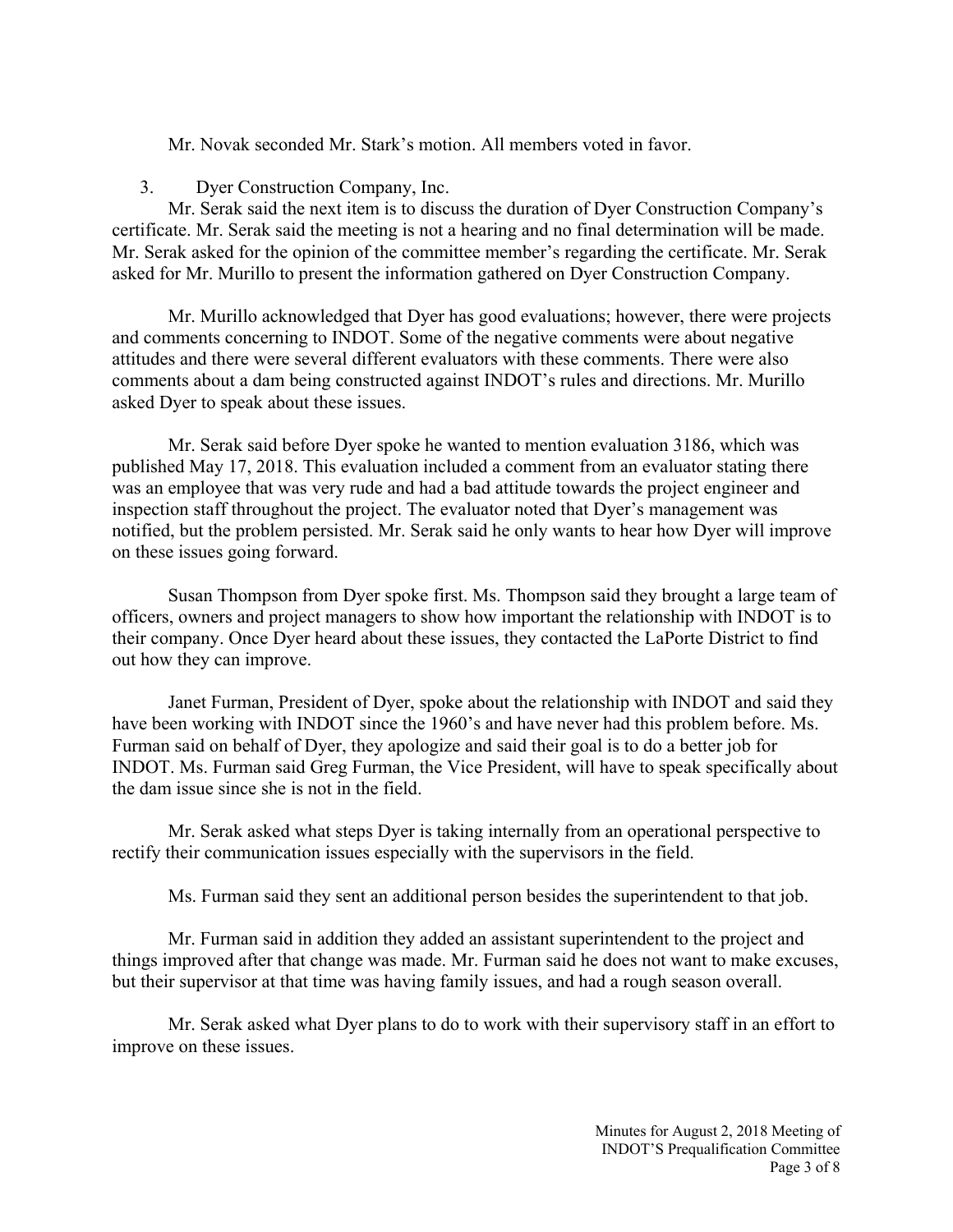Ms. Thompson said when they return they will bring the superintendents and project managers in to discuss what they learned from this meeting and let them know what is expected going forward.

Mr. Murillo said he wanted to discuss the dam issue. Mr. Murillo said the evaluation regarding the dam issue is in draft status, but still needs to be discussed. Mr. Murillo said he now has the ability to see all evaluations, and instead of waiting a few additional months to discuss the issue with the dam project, he wanted to hear the feedback now.

Mr. Furman said there was a lack of communication. Mr. Furman said again he is not trying to make excuses, but on this project they were a subcontractor to Rieth Riley. Mr. Furman said Dyer was hired by the hour (by Rieth Riley) to supply labor and equipment. Rieth Riley was responsible for setting up all the dams and diversion erosion control. Mr. Furman said Rieth Riley installed a dam bag upstream to dam everything off, but due to a large amount of rain a few nights before, their dam broke through and flooded Dyer's whole work area. Dyer spoke to Rieth Riley right after it happened, and Rieth Riley brought out additional sand bags, but it had already flooded the area. Mr. Furman said they were only on the job  $1 \frac{1}{2}$  days.

Mr. Serak asked how many days Dyer lost due to the flooding.

Mr. Furman said they were there a total of two (2) days.

Mr. Serak asked if any committee members had any questions or comments.

Jeff Clanton asked Dyer if they were aware of the negative evaluations.

Ms. Furman said she believes the evaluations were slow to come to them.

Mr. Furman said it may take over a year to receive the evaluations on a project.

Mr. Murillo and Mr. Clanton spoke about an automatic system in place to make each contractor aware when an evaluation is done.

Ms. Furman said as soon as they found out about the negative evaluations, they reached out to communicate about how to improve.

Mr. Murillo told Dyer to request an interim evaluation if they feel there is an issue, so there is documentation and more communication.

David Holtz, INDOT Pavement Director, said if there is a problem being brought to the Prequalification Committee, then the issue has been ongoing for a long time. Mr. Holtz said he believes the owners should be taking more responsibility of the issues, and have a method of job site situational awareness that causes issues to be visible to their corporate management before they are visible to the Prequalification Committee. It also concerns him that Dyer's project leadership is demonstrating hostile partnering with INDOT's project-contract management staff as that is not indicative of project buy-in and teamwork.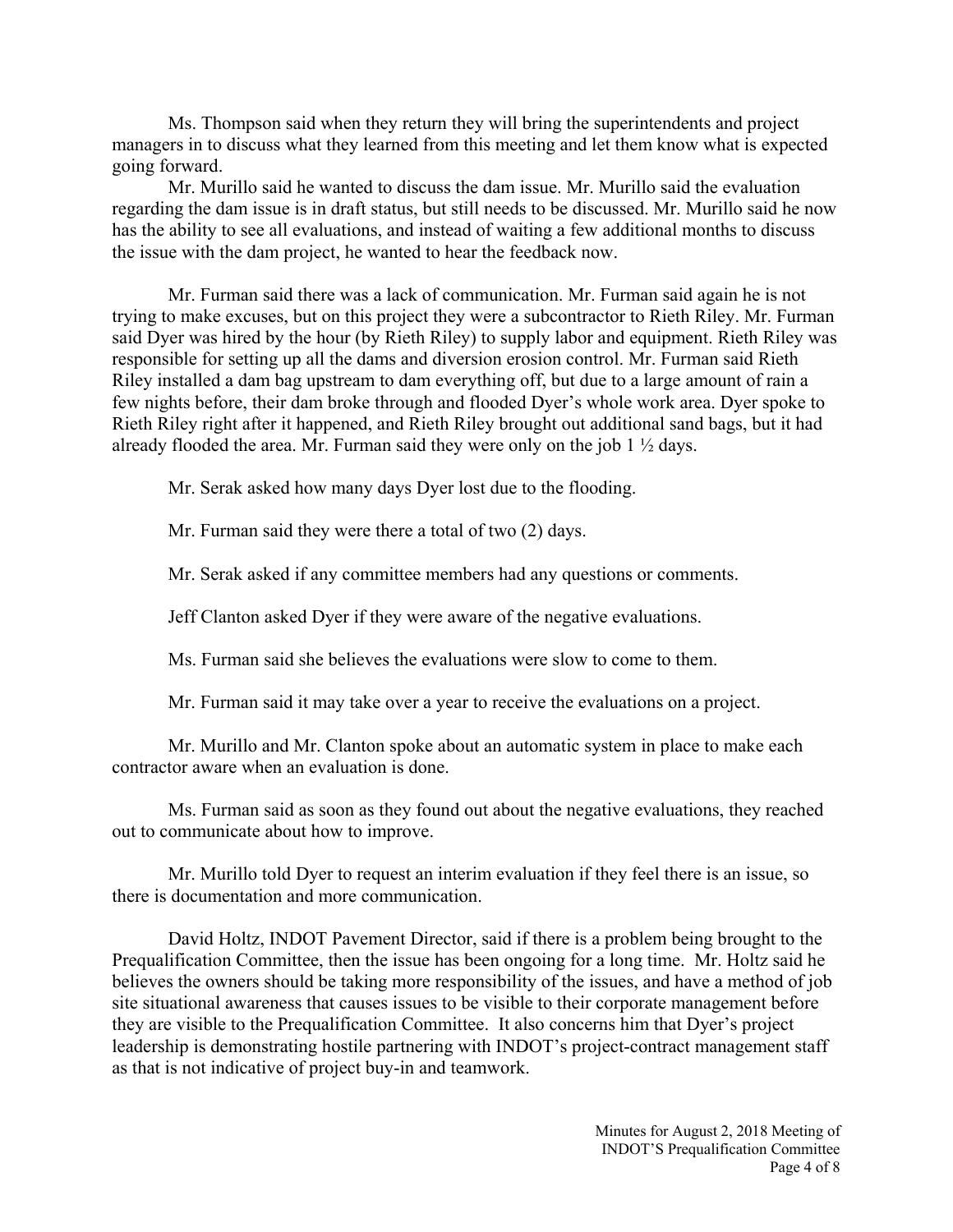Mr. Furman said he is always going in the field to make sure a project is going well, and he was not aware how bad the issue was until it was too late.

Mr. Serak told committee members the option is to extend Dyer's certificate anywhere from zero (0) to nine (9) months. Mr. Serak said his opinion is to extend the certificate for the full nine (9) months and if there are any additional issues, they will be brought back.

Louis Feagans, Statewide Technical Services Director for INDOT, suggested a QCQA plan from Dyer.

Mr. Serak said he would like to see a formalized QCQA plan in the next sixty (60) to ninety (90) days and then there will be a follow up phone call. Mr. Serak said the certificate will be extended to full additional nine (9) months, and there will be a follow up about the QCQA plan.

4. Electronic Communication Policy Mr. Serak asked if all committee members have reviewed the new electronic communication policy.

Mr. Clanton asked if the policy being presented is different than the policy that was first introduced.

Mr. Serak said he changed the participation policy to be directly in line with Ind. Code 5- 14-1.5-3.6. which will require presence for one (1) meeting in person a year. Mr. Serak said his expectation is for each member to attend every possible meeting in person, and if restrictions needed to be added they can be.

Alison Grand, Deputy Commissioner and Chief Legal Counsel for INDOT, said the idea of this new policy is to allow possible committee members from other districts to participate.

Mr. Serak said he especially expects committee members to be present when there is a hearing taking place, but that will not be written in the meeting requirements. Mr. Serak asks if any committee members thinks restrictions or changes need to be made.

Mr. Holtz suggested a better audio system for when committee members call in for meetings.

Ms. Grand said Mr. Serak will be researching other facilities to use with better (more current) technology. Ms. Grand said this will potentially allow the public to view the meetings.

Richard Hedgecock, from ICI, offered their facilities since they will be updating their video technology.

Teresa Giller, Attorney for INDOT, reviewed the policy being presented to the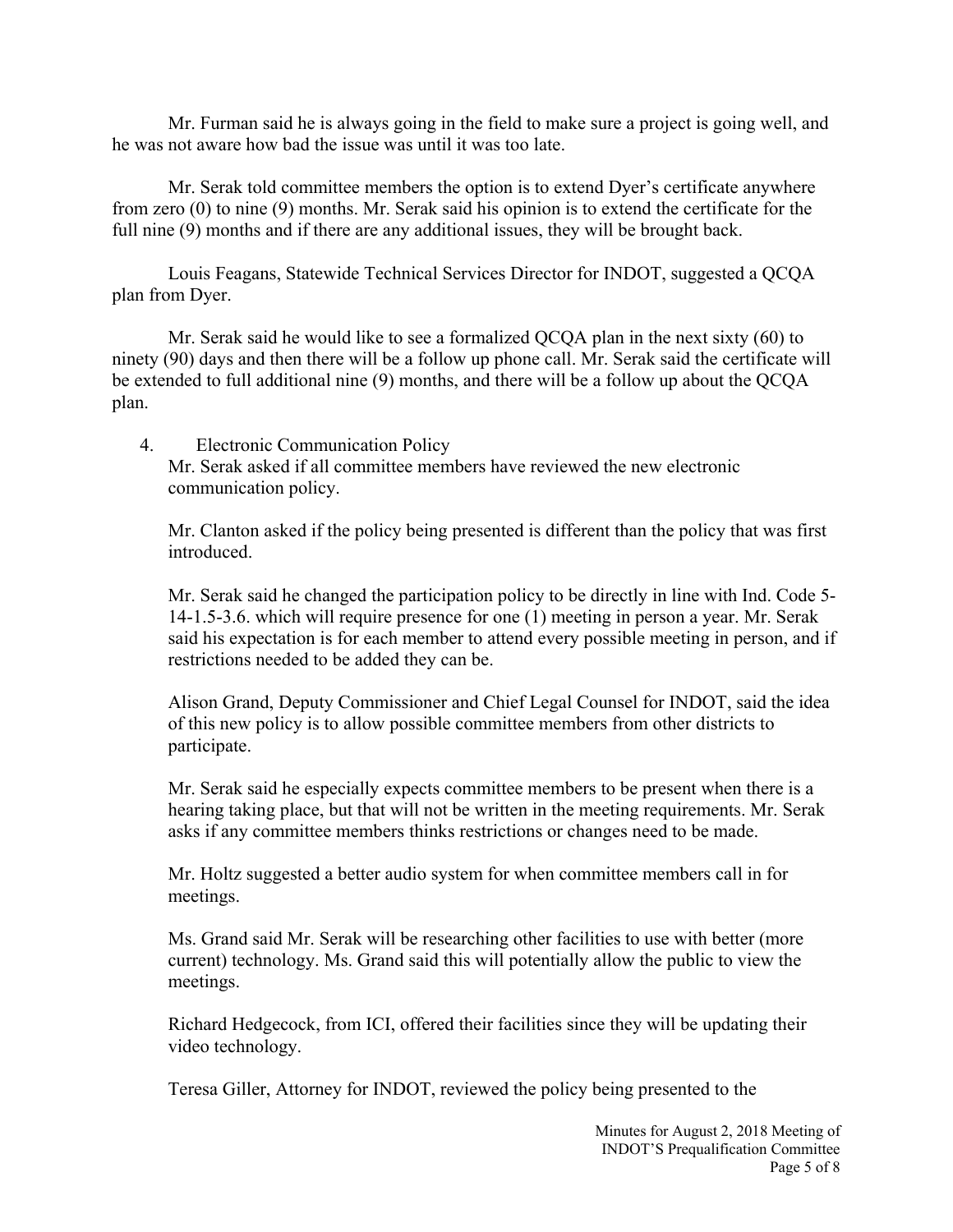committee. Ms. Giller pointed out the one (1) day physical attendance requirement and the five (5) day notice requirement if a committee member will not be physically attending.

Mr. Holtz asked about an emergency plan, which would circumvent the five (5) day notice requirement.

Ms. Giller said there can be an emergency plan.

Mr. Serak said the policy states a member of the INDOT Prequalification Committee may participate in a public meeting by means of electronic communication if at least three (3) voting Committee members, not counting the Chairman and Prequalification Engineer, present for the meeting at the meeting location. Mr. Serak changed the policy to say "a member 'should' notify" instead of "a member 'must' notify. Mr. Serak also took out the five (5) day notice requirement, so the policy reads "A member should notify the Prequalification Engineer of intent to participate by means of electronic communication."

Mr. Feagans moved to adopt the policy. Mr. Clanton seconded Mr. Feagans motion.

Mr. Serak said he wanted to take a roll call vote and record each vote.

Ms. Giller wanted to clarify that the motion is to adopt the amended version of the electronic communication policy.

Mr. Feagans, Mr. Clanton, Mr. Novak, Mr. Holtz, Mr. Stark all voted individually in favor to adopt the amended electronic communication policy.

Mr. Serak said the electronic communication policy has been adopted and will be published to the Prequalification Committee's website.

## 5. Long and Short Term Planning

Mr. Serak introduced the Long and Short Term Planning item, which was broken down into "synergize" and "modernize". Mr. Serak wants to work with every department to find ways to get ahead of all contractor and consultant issues.

Mr. Holtz asked how we show other INDOT employees and the public that the Prequalification Committee is meeting and continuing to make changes.

Mr. Serak said the Prequalification team is revamping the website, which will help get information to employees and the public more efficiently and effectively.

Mr. Holtz suggested sending an email to evaluators letting them know actions are being taken based on their evaluation.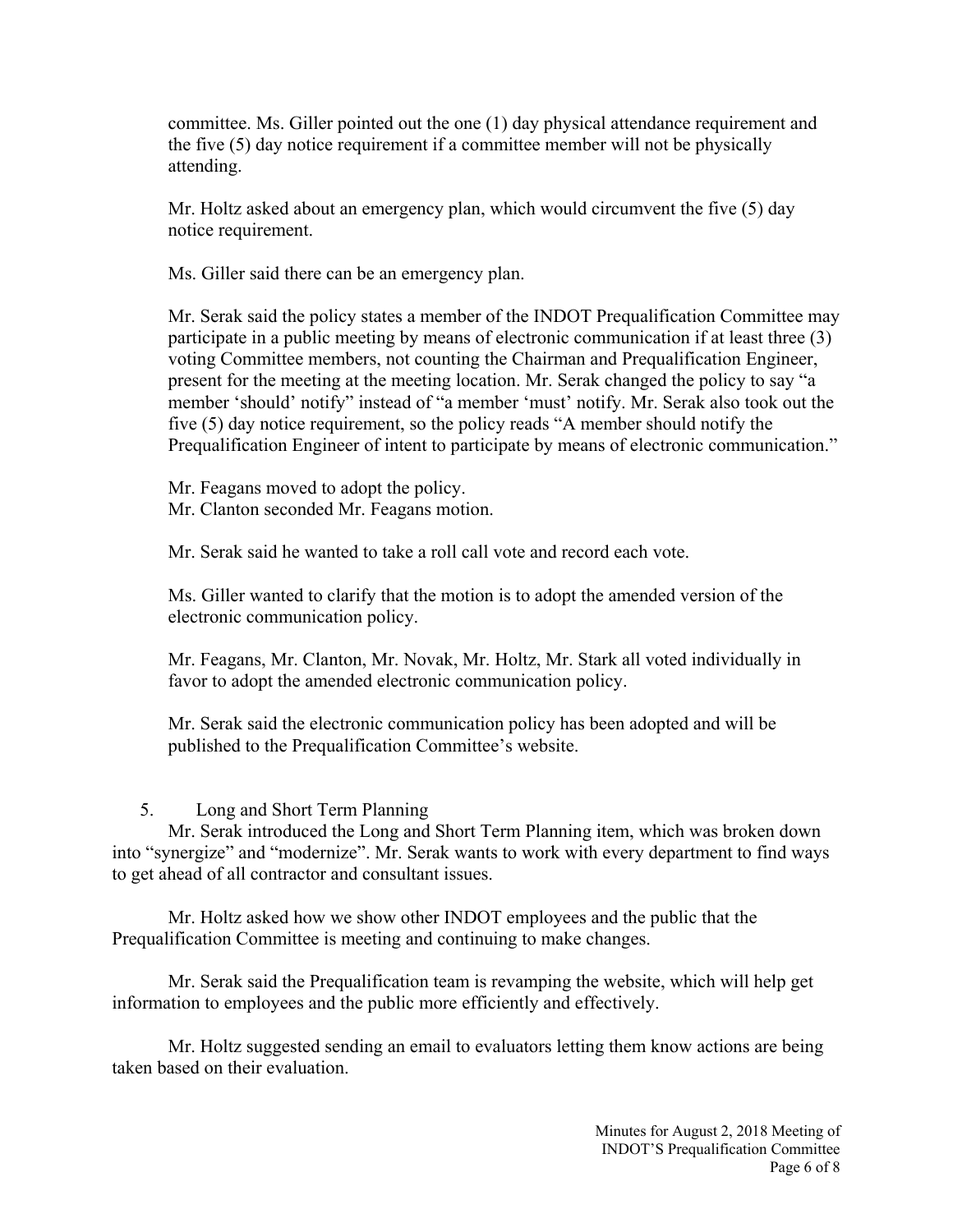Mr. Novak stated his employees in the district will not always check the website for information, so the electronic video and communication will be helpful.

Mr. Clanton asked what the role is of each member in the meetings involving contractors. Mr. Clanton stated some of the more severe situations involve contractors that fall under the \$300,000 unearned work limit (which allows them to do work as a subcontractor without being prequalified) and he thinks it would be beneficial to talk to many of them.

Mr. Serak said he has a statutory change in the works to take the prequalification rating for the financial requirements and move them to the rule. In doing so, he wants to require that all companies become prequalified. This will allow for more uniform regulation for all contractors doing work on INDOT projects. Mr. Serak noted that all evaluations are public record.

Ms. Giller noted that interim evaluations may or may not be public, it is a case by case basis.

Mr. Feagans requested that in the future it is noted on the agenda whether or not a hearing is going to be taking place.

Mr. Novak asked if he understood right regarding the change in statute that will require all contractors (including subcontractors) to become prequalified.

Ms. Grand said we are exploring that option. The way the process will work is if we get authorization from the governor's office that we can make a statutory change, then the development of what the rule would look like would begin. This process will need to be collaborative and include involvement from the Prequalification Committee as well as ICI, because it will need to work for everyone.

Mr. Serak said this will be a long process and is part of the broader goal.

Mr. Novak said it could be a barrier for subcontractors that have INDOT as a small percentage of the work they perform.

Mr. Leckie spoke about what he looks at when reviewing each contractor's certificate.

Mr. Serak said workmanship and health and safety issues are the main areas to consider when prequalifying a company.

Mr. Stark suggested the Prequalification Department require companies to provide a QCQA plan.

Ms. Grand said she doesn't suggest a QCQA plan be required, but to use it as a tool if a contractor is having issues.

Mr. Serak spoke about other goals that are in the pipeline, including updating the charter. Other updates include the online application module, which the goal is to have ready in two (2)